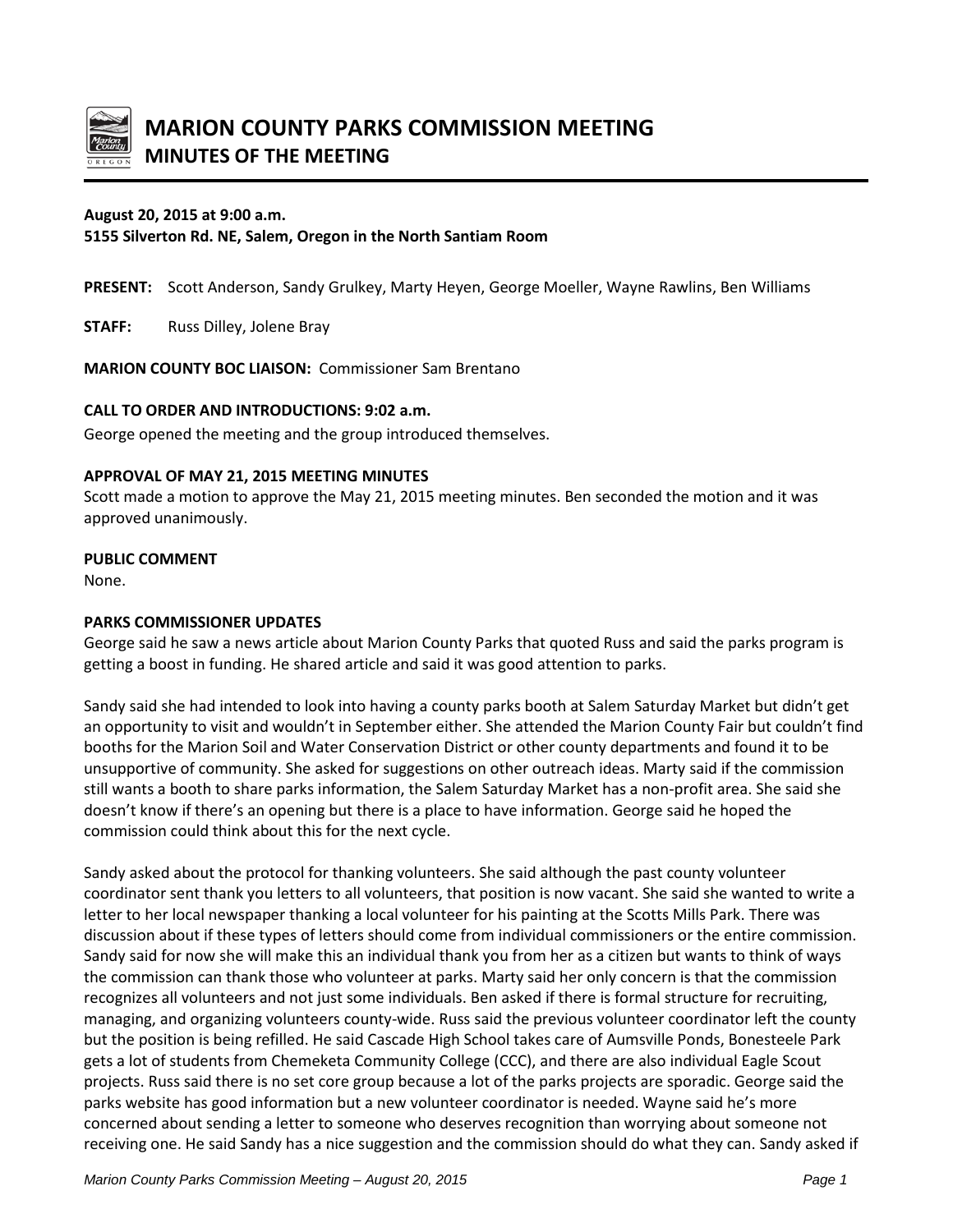there's any prohibition against speaking for herself while also identifying herself as a parks commissioner when writing the letter. Commissioner Brentano said its easier to make a motion and recognize this individual on behalf of the whole commission, then ask Jolene to process a letter from everyone. He said its fine to write letter from an individual commissioner but it diminishes the gesture. Sandy said she thought for this situation she'd write the letter as a private citizen.

Sandy shared LED grant opportunities through PGE and asked if would be applicable to parks. Russ will research this.

## **ACTION ITEMS**

## **Follow-up on Old Business**

Marty said there was also an article in the NW Senior & Boomer News for which she was interviewed. She shared a copy of the publication with the group. She said most of the information came from the parks website or from her interview where she spoke about a recent parks tour.

Ben spoke about the Butteville landing. He said there has been no action there given community sensitivity on the part of a couple of residents. He said a decision was made to place paddle docks at the landing and they arrived three weeks ago. He said they now need to find people to install. Ben said the target is to have them in by August 1, so they are running behind. He said the docks are the best point of departure to open a discussion about the property. He said he thought it important to approach maintenance of the path because nature hates a vacuum and the pathway is becoming an overgrown jungle. Russ said the maintenance issue should be taken to Public Works to see if operations crews can do anything since it's not parks property. Ben said the access to right-of-way is greatly improved because of the paving project in north Marion County.

George asked if staff have received any news from the disc golf organization that wanted to build a course at Spong's Landing Park. Russ said he has not been contacted by them since their presentation to the commission.

## **Scotts Mills Dam Discussion**

George said it has been some time since the commission heard from the Pudding River Watershed Council (PRWC) representative. Sandy said the only thing she has heard about the dam removal plan is that it is proceeding. She said the effort is being coordinated by the PRWC but other agencies also seem to realize that for public safety and environmental reasons it should be removed. Ben asked about jurisdictional issues and funding. Sandy said this is very complicated and that Anna Rankin of PRWC could give an update. There was discussion about her absence from today's meeting and her status on the draft plan she said she would write and share with the commission. Commissioner Brentano said the board of commissioners has not received any information about this matter outside of the parks commission meeting minutes. He asked if the commission had taken a position on this matter. George said they had not because they were waiting for more information. Sandy said she would try to talk to Anna Rankin and invite her to the next meeting.

Commissioner Brentano said the board of commissioners would not take any action until someone brings this issue to them. He said if the parks commission wants to present a request or recommendation to the board, this would result in dialog. George said the commission had not approved Sandy's previous recommendation regarding the dam removal. Sandy said in her opinion the parks commission didn't take a strong enough stand for public safety and three deaths that have occurred in recent years warrants more scrutiny. She said she is okay with setting this matter aside for now until the commission has more information. Marty said her impression was that people were jumping off cliffs by the dam into the river so removing the dam wouldn't fix that. Sandy said that is her understanding also but people use the dam to cross the river, which is crumbling into the river, making it more dangerous. George said the parks commission supports public safety and it's also in their bylaws.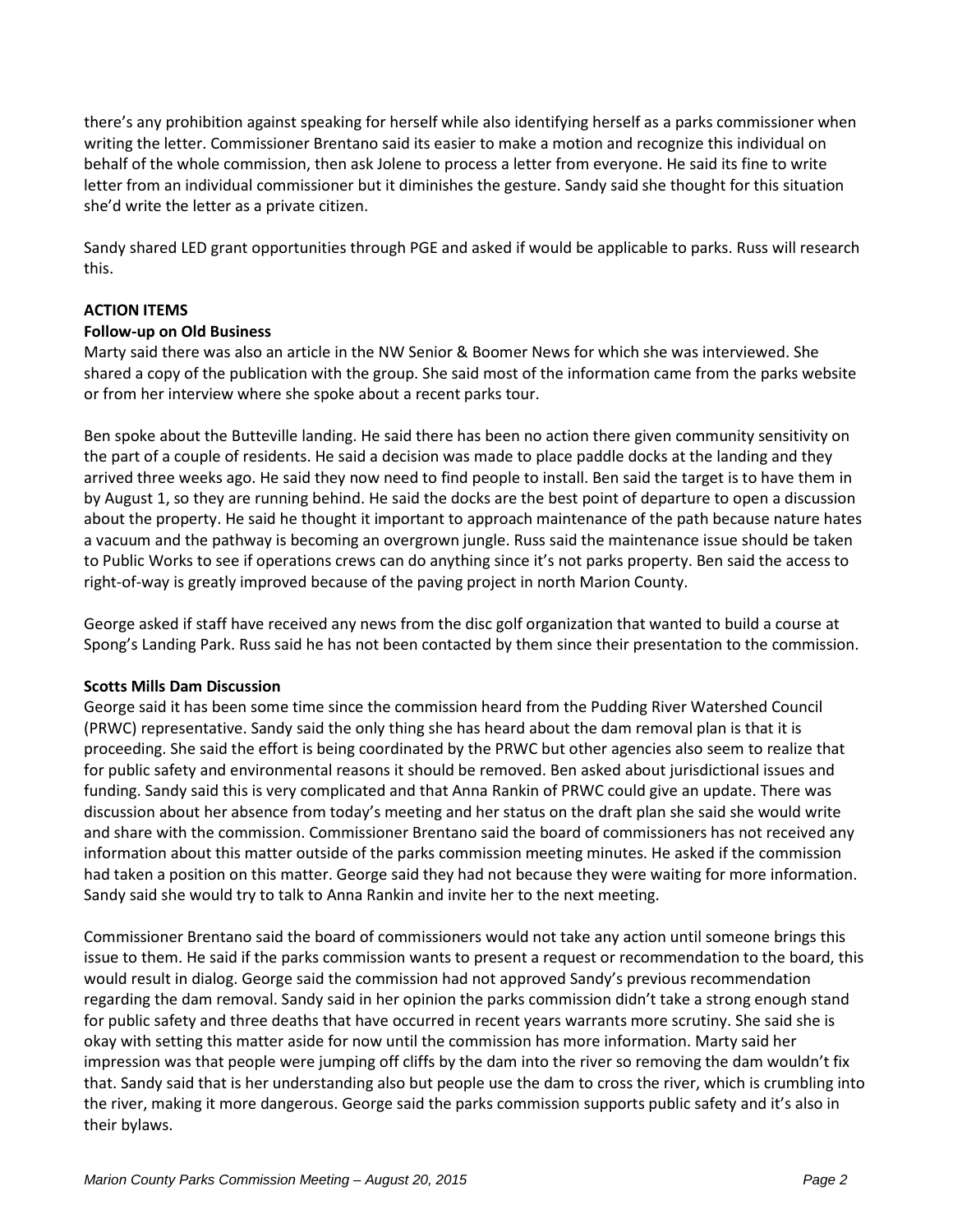#### **Bonesteele Park Work Plans – Scott Anderson**

Scott said they are almost done with the survey at Bonesteele Park and expects they will finish later this month because the last of the perennials are blooming. He said he previously indicated when done with the survey he would make some recommendations about the park going forward in terms of significance of forbs currently at the park, as well as maintenance. He said he's sensitive to the fact that when a body like the parks commission receives a recommendation they have to do something and he doesn't want to put the commission in a difficult positon. He said he will have a discussion with Jeff and Russ about practicality and will probably come to the November meeting with a preliminary recommendation that can be modified through discussion. Marty asked if commissioners can receive the recommendation before that meeting so they have an opportunity to read. Scott said he would provide it prior to the meeting and commissioners can call him with questions. He said although it's interesting to see so many species in this significant forb community, the invasives are winning. He said his primary worry is scotch broom and Himalayan black berry but they can be kept under control by mowing or burning, but the problem that's surfaced is bracken fern which is native. He said it has pretty much taken over the western portion of the uplands. He said the uplands pretty much have no significance because it's a mix of species. Scott said the lower 6 acres are getting heavily infested in bracken fern which will choke out other species. He said fire and pesticides don't eradicate it and thinks the response may be to not put a lot of money into the site but possibly to commit to mowing 1-2 times a year. Scott said he is getting recommendations from experts, which includes mowing with a mulching mower but isn't sure what public works equipment is and doesn't want to choke out native forbs. He said the area isn't heavily utilized except by Chemeketa Community College (CCC), with occasional use of the restroom area, and doesn't think the park will ever be heavily used as a natural heritage park. Scott said he will provide a preliminary recommendation at the next meeting.

Scott said there is an amendment to the parks master plan that covers natural heritage parks but it has some things the commission needs to review including some out of date thinking regarding the restoration of sites to pre-European settlement conditions, which has gone by the wayside. He said the natural heritage parks plan has some interesting recommendations such as acquiring Stout Mountain which is a great property but questionable as a park property. George said this needs to be added to a future agenda.

Commissioner Brentano said the board of commissioners has placed an increased emphasis on parks and wants to make sure the program has enough funding in their budget for staff and support, but probably want to also talk about the natural heritage parks. He said he will make other commissioners aware of issues the parks commission is working on. George asked the commissioner to let the parks commission know if there is any project or issue he would like them to undertake.

## **STAFF UPDATES**

- Russ said they have discovered who was dumping wood chips at Bonesteele Park. He said a person who parked their motorhome at Bonesteele Park during the day called him and said R & R Tree Service was dumping chips at the park. Russ called their office about this and they said they would pick them up.
- Scott asked if the county still planned to gate Bonesteele Park. Russ said yes. Scott said the county might want to think about opening the gate April 1 because people interested in native wildflowers may want to start viewing them in April. There was some discussion about parking outside the gate and walking in if locked. Russ said it's possible a decision may be made to change the gate location or open it in April. He said he and Jeff are also discussing gating Joryville Park because of inappropriate activity.
- Russ said the board of commissioners has approved the funding for new playground equipment at Spong's Landing Park.
- Russ said there was a drowning at Salmon Falls Park in June. He said a witness went all the way to Highway 22 to call for help not knowing that cell service starts about 5 miles away from the park. He said there is also an emergency phone at the Elkhorn Fire Station that is 2 miles from the park. Russ said the